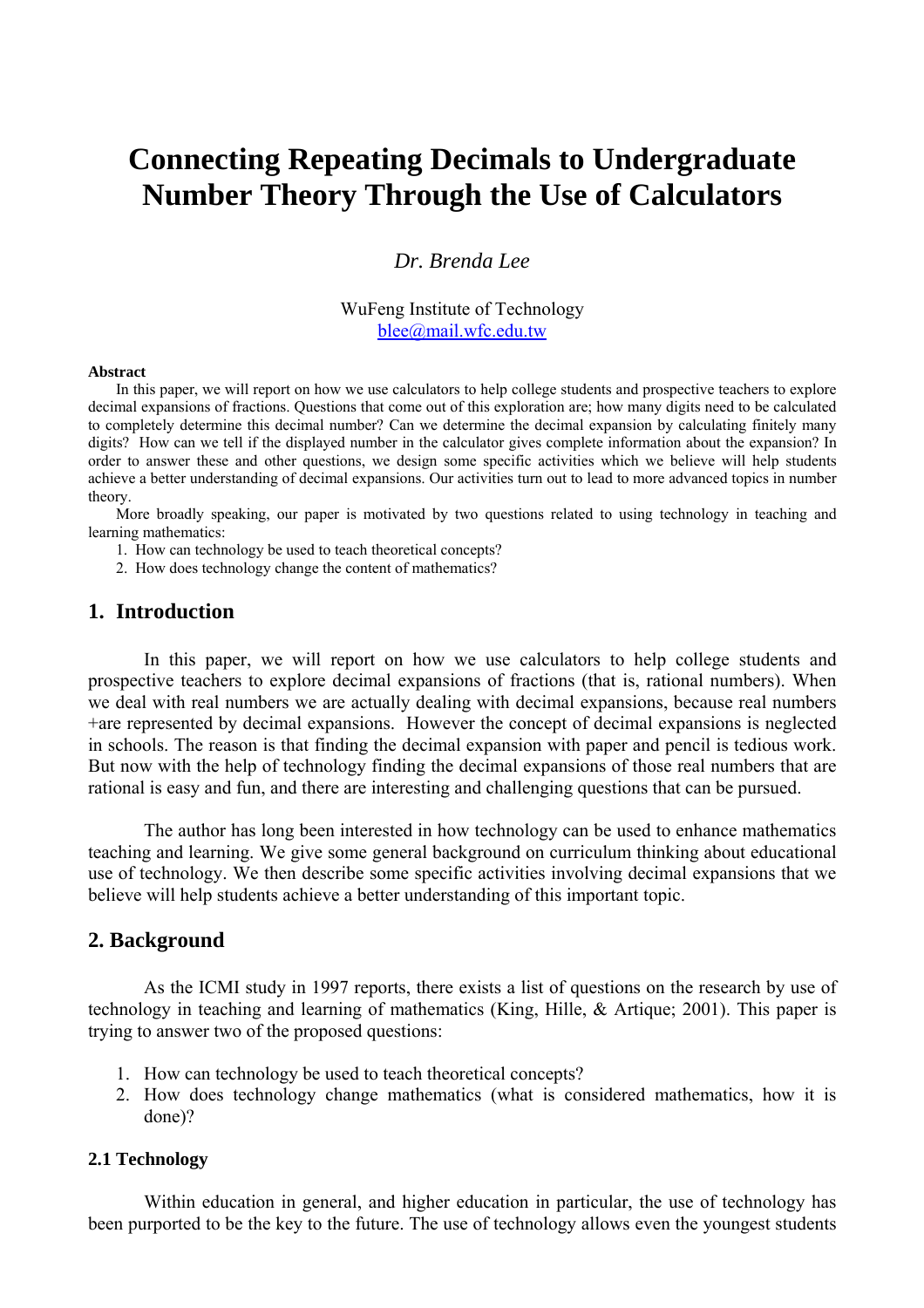a chance to encounter and conquer more difficult problems successfully and to concentrate on the rewards of doing mathematics beyond arithmetic or algebraic manipulation. Arguably, technology is also a key component of the contemporary workplace so that if courses are to adequately prepare students for the market place, then there is strong justification for inclusion of technology-rich classrooms. However, there is an equally strong argument for technology as a pedagogical tool. Technology has been seen to enhance learning through two complementary features. In the first place it reduces the tedium of boring and mindless calculations and second it allows students to explore, to predict and to summarize mathematics (NCTM, 2005; Zevenbergen, 2001).

The appropriate use of computers and calculators to enhance students' mathematical thinking is an ongoing challenge to all mathematics instructors but is especially significant for those responsible for prospective teacher training in mathematical content. Teachers need to re-examine their current practices and beliefs and also the relationship between curriculum, technology and the mathematical content to be taught. Computers and calculators have led mathematics educators to question what mathematics content is central and what is redundant, as well as, how present-day learning, teaching and assessment practices, can be and ought to be changed (Hillel, 2001, p.63).

#### **2.2. The curriculum in undergraduate mathematics.**

Research on the teaching and learning of undergraduate mathematics is becoming more visible. Mathematicians who examine mathematics education research findings and reflect on their own pedagogy have likely accepted the idea that lack of understanding mathematics is not simply a question of the "weak" or "unmotivated" students, that there are epistemological and pedagogical roots to some of the difficulties in mathematics; and that there are feasible curriculum options to ameliorate things (Hillel, 2001, p.64)

 Many researchers have emphasized that in addition to studying a good deal of mathematics at the undergraduate level, prospective teachers need to develop knowledge of mathematics for teaching—an understanding of the underlying processes and structure of concepts, the relationships between different areas of mathematics, and knowledge of students' ways of thinking and mathematical backgrounds. Are we challenging prospective teachers to come up with conceptual explanations, models, and applications which are relevant to the grade level they are to teach? What good will it do them if they really understand integral domain and are able to construct satisfactory (abstract) proofs, if they have nothing to offer at the level their students can grasp?

In our pre-service teacher courses, we have placed emphasis on modeling an alternative approach by presenting problems that are more problem-based in nature, problems that allow for multiple approaches, problems that may not have a unique answer, and non-routine problems that effectively utilize the power that technology can provide.

This paper presents teaching ideas designed to support the belief that students at all levels need exposure to non-routine problems that illustrate the effective use of technology in their resolution. Such use provides students with rapid and accurate data collection, leading them to sound conjectures, which is a precursor to learning mathematics concepts (Grassi & Mingus, 2002). Although we are always interested in larger issues of curriculum design and appropriate use of technology, for most of the remainder of this paper we will focus on decimal expansions.

## **2.3**. **The ICMI Proposal and the NCTM Standard on Teaching Decimals**

Curriculum was considered in its widest sense by the discussion group for ICMI in 1997 to mean "matters pertaining to the purposes, goals and content of mathematics education as well as the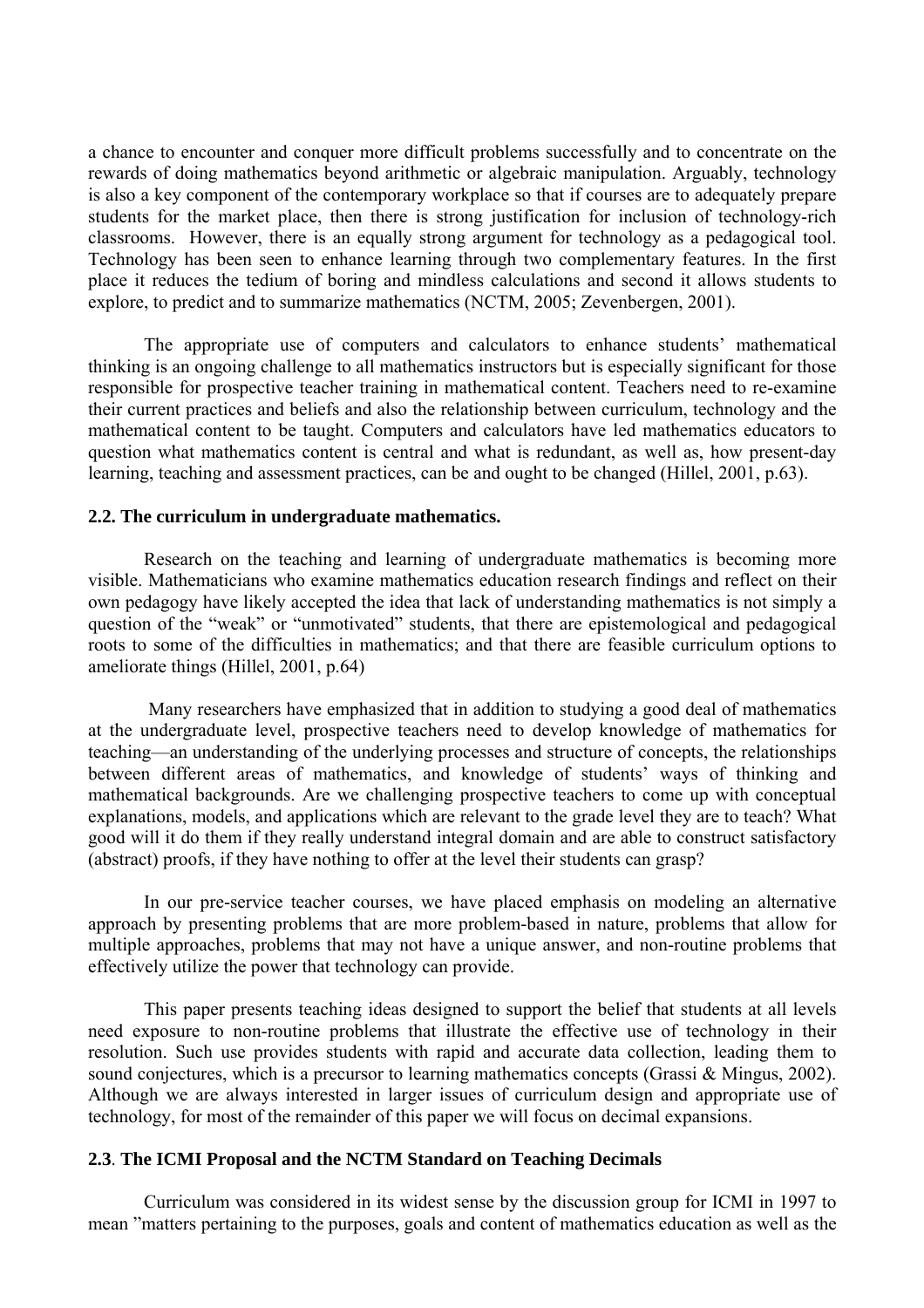means for achieving curricular goals." However, a fairly accurate picture of undergraduate mathematics is that by and large, it is still dominated by the "chalk-and talk" paradigm, a carefully selected linear ordering of course content, and assessment which is heavily based on a final examination. The curriculum for undergraduates needs to be strengthened, broadened, and designed for more activity participations by students in discovery in order for them to have a sound understanding of mathematics as a basis for life-long learning (Hillel, 2001).

A statement from NCTM's 1989 and 2000 Standard on Teaching Decimals has concluded it is necessary for students to make sense of decimals and use them insightfully, to recognize the difficulties inherent in various representations and to grasp some sense of the "infinite" quality of decimals.

 There is a need for research in how to teach our students about decimals more successfully. An interesting article (Glasgow et al. 2000) indicates that our elementary students are comfortable with fractions but perform significantly less well on questions about decimals.

 Students should be able to explain what a decimal is. They should understand that a nonterminating decimal is a sequence of approximations. They should be aware of the connection between national numbers and repeating decimals. Typical skills might include: using decimals to quickly compare the sizes of rational numbers; or being able to do such computations as  $3.45 \times 2.8$ and ending up with decimal point in the right place (preferably without memorizing an algorithm). When is it useful to replace a rational fraction by a decimal? Being able to answer questions like these could be considered mastery of the topic.

By using the calculator to carry out the indicated arithmetic computations, students can learn common fraction-decimal equivalents. They can also learn that some fractions can be expressed as terminating decimals but others cannot. However, when students perform calculations of fractions on calculators, they have no way of knowing whether the decimals are terminating or nonterminating**.** In this paper, we are going to introduce several methods to find the period-length of the repeating decimals (Lee, 2005) and to discover the underpinning concepts in number theory. We would like to provide a way using calculator as a cognitive tool to explore and to understand the concept of repeating decimals and to make connections of that to the study of number theory. Through exploration and pattern recognition with the calculator, students can come to understand where conjectures and theorems come from which can provide a feeling of what the subject is and why it works.

## **3. The Teaching and Learning of Repeating Decimals**

## **3.1 The Background.**

 In our designed problem-based projects, each student has one lucky number from one to nine based on his/her name and they also generated by their own name other numbers, for example, sum numbers, fractions, decimals and etc. ( The author likes to give students individualized projects that have some personal significance; this seems to increase students' interest.) When they find out their own decimals numbers, using calculator, based on their lucky numbers, they also need to categorize to what type of decimals their lucky numbers' belong to. We want them to find patterns of the different representations of decimals. Two questions came out from this activity. First, how many digits do they need to put into this decimal number? Second, how do they know whether the displayed number in their calculator gives complete information about the decimal expansion? In order for them to better understand the notion of repeating decimals, we provide the following calculator method for students to work on. The first one is sort of like long division algorithm;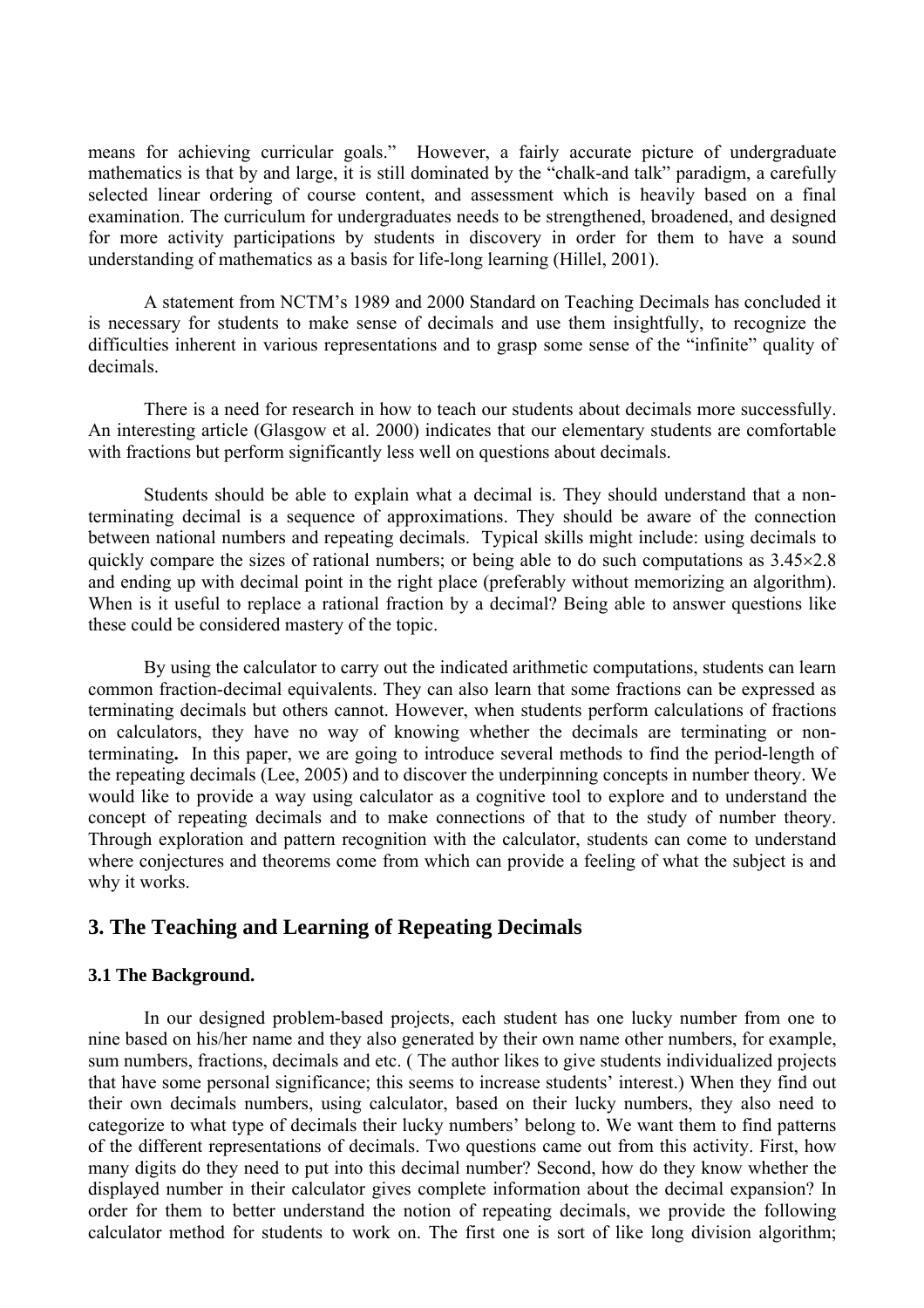following the steps the students can find the length of decimal expansions that happen to be longer than their calculator display. The second method is based on using the constant feature in the calculators; they can multiply each consecutive number by 10 than subtract the denominator using the constant feature. The third method is based on Midy's theorem (Dickson, 2005). We will give the detailed descriptions in the next section.

 As a preliminary to these activities, the student should be aware that the expansion of N/D has a period not exceeding the number of digits of D in length, and that changing N has the simple effect of just shifting this period. Activities three and four below should be helpful in this connection. (cf. Ore, especially the chapter on decimal expansions.)

## **3.2 The Tools for Calculator Exploration.**

- 3.2.1. Method One: (Long Division Algorithm)
	- 1. Know your Calculator
		- i. For any number A, let  $#(A)$  represent the number of digits in the number A:

E.g.  $\#(19) = 2$  and  $\#(0.368421) = 6$ .

ii. Let  $B = #$  (calculator display) -  $# (D)$ .

iii. To find # (calculator display), do the computation simply enter 123456789012 and count the number of digits.

2. Record. Let N/D be a rational number.

i. The digits produced by algorithm are recorded in blocks of B digits, after an initial recording (digits to the left of the decimal point) that depends on whether or not N<D.

- ii. If N<D, the initial record is 0.
- iii. If N>D, convert N/D to a mixed number  $a + (N'/D)$ ; then the initial record is a. The algorithm is then applied to  $N/D$ . For example, the initial record for 40/19 is 2 and the algorithm is applied to  $2/19$ , since  $40/19=2+2/19$ .
- 3. The Algorithm's Steps
	- Step 1: Write down the initial record for N/D.
	- Step 2: Clear calculator.
	- Step 3: Compute N÷D. For example,  $7\div 19=0.36842105$ .
	- Step 4: Adjoin to the existing record the first B digits following the decimal point in the display. Since  $B = 8-2 = 6$ , the record at this stage is 0.368421.
	- Step 5: Decision: If more digits in the decimal representation are desired, continue to step 6; if not, terminate the algorithm.
	- Step 6: Clear the calculator.
	- Step 7: Enter a decimal point, followed by the group of B digits last recorded in step 4. Enter .368421.

Step 8: Multiply the entry in step 7 by the denominator D.

For example, we have  $0.368421 \times 19 = 6.999999$ .

- Step 9: Compute the difference N-(result in step8). 7-6.999999=0.000001.
- Step 10: Convert the result in step 9 to a whole number by moving the decimal point B places to the right (or multiply 10 to the B's power). Obtain 1.
- Step 11: Repeating N in the algorithm by the whole number obtained in step 10; then return to step 2 and repeat the same sequence of steps.
- ‧ For the example 7/19, a repetition of step 2 through 11 yields the following:
- Step 3: Note that  $N = 1$  at this point, so  $1 \div 19 = 0.0526315$ .
- ‧ Step 4: The record becomes 0.368 421 052631.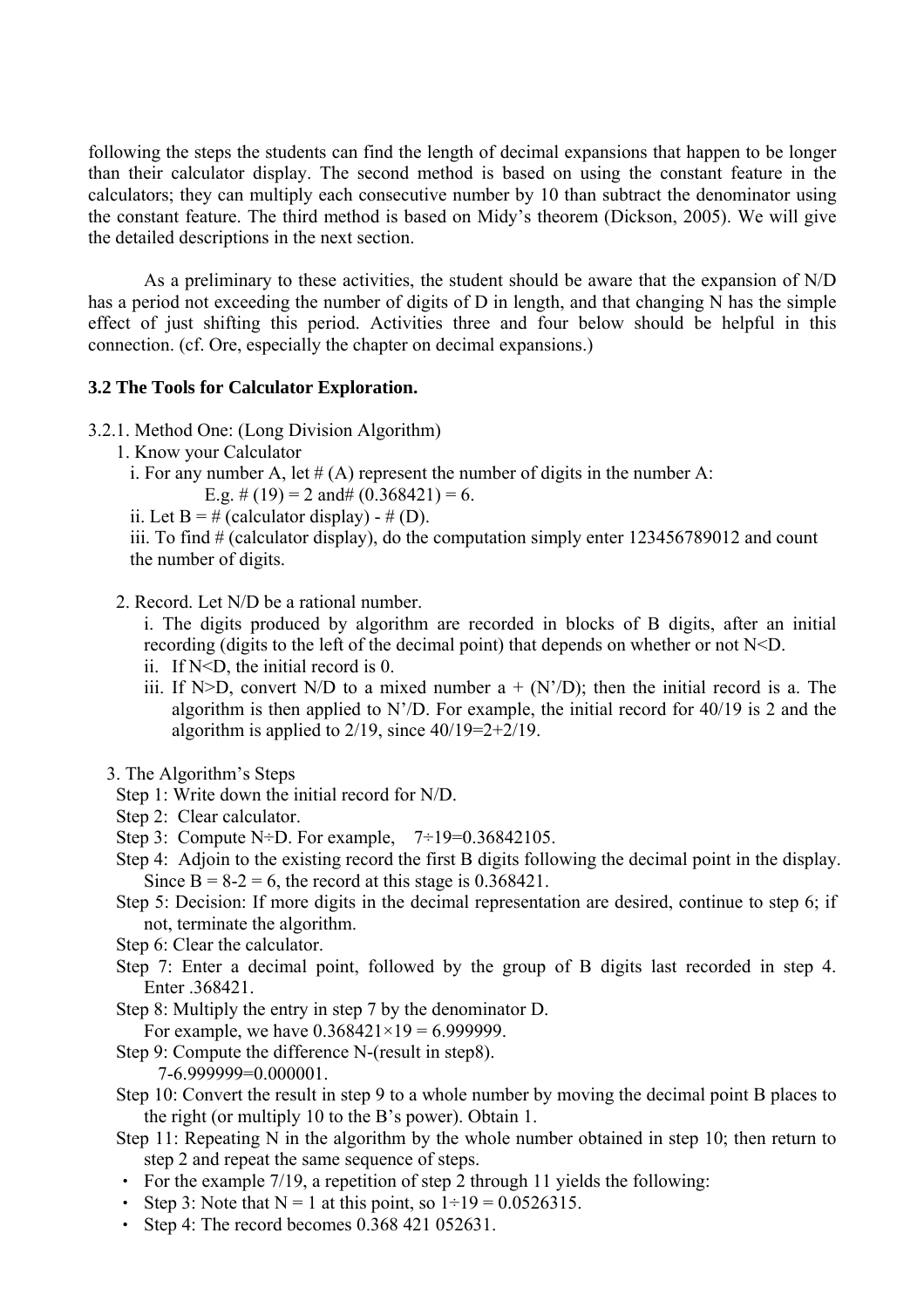- ‧ Step 5: Decision: Want more digits, so continue with step 6.
- Step 7: Enter .052631.
- Step 8: Multiply by D, we have  $0.052631 \times 19 = 0.999989$ .
- Step 9: Compute the difference N- (result in step 8). 1-0.999989=0.000011.
- ‧ Step 10: Move decimal point 6 places to the right to obtain 11.
- Step 11: With N=11, return to step 2.
- Step 3: Compute  $11 \div 19 = 0.5789473$ .
- ‧ Step 4: The record becomes 0.368 421 052 631 578 947.
- ‧ Step 5: Decision: Once the period for 7/19 has become clear, the algorithm is terminated. (In our example, we know that the longest possible period is 18, and we have 18 digits).

3.2.2. Method Two: Calculator' Constant Feature

The constant feature is the feature of a calculator that allows users to add (or subtract, multiply, or divide) using the same number more than once without entering it each time. For example, to add student test scores of 89, 95, 76, 76, and 76 on some calculator, users enter  $89+95+76 =$  = =  $\mu$ , where each extra equal sign adds another 76. In case of 60-8 = = = = =  $\mu$ , it suggests a repeated subtraction model for a division computation,  $60\div 8$  has quotient 7 with remainder 4 (Schultz, 2004)**.** This illustrates how we can use a four-function calculator to build concepts, to solve problems, and to look for patterns.

3.2.3. Method Three: (Based on Midy's Theorem.) The following was proved in 1837 by E. Midy (Dickson, 2005, p.163):

Midy's Theorem: For a prime p, if the repented of  $1/p$  has 2n digits, then digit  $(n + k) = 9$ digit (k)

Suppose we needed 1/17. Our calculator might only give us 0.0588235, and the last digit is questionable. Take that one off, and write down the rest 0.058823. Subtracting 058823 from 999999 by the Midy' Theorem, we get 941176 which is the first six digits of 16/17. Since we already know the repetend formed a cyclic group, just multiply 1/17 by any number a, of your choice, we will get another sequence of numbers of a/17 which is part of the repetend of 1/17. Those numbers will give you more information to fill in the numbers in this cyclic repetend of 1/17. For example, find the repetend of 1/17:

1). the calculators provide 0.058823 when dividing 1 by 17, and then by Midy's Theorem, we get 941176 from 999999-058823:

2). multiplying 1/17 by any number a, of your choice, such as 2, we get 2/17=0.117647 showing on our calculator. Based on Midy's method, we get another set of digits 882352=999999-117646;

3). up to now, we combine all information, we have the numbers

0.0588235294117647;

4). we know the longest possible repetend of 1/17 is 16 and we have 16 digits. We are done. So, 1/17=0.05882352941176470588235294117647; and

5). the underlying concept of Midy's Theorem, provide the idea of limits. We can understand why 1/7+6/7=0.999999….

## **3.3 The designed Activities and the Number Theory**

3.3.1. Activity One:

1). How to use a basic four-functional hand-held calculator to find the period for decimal expansion?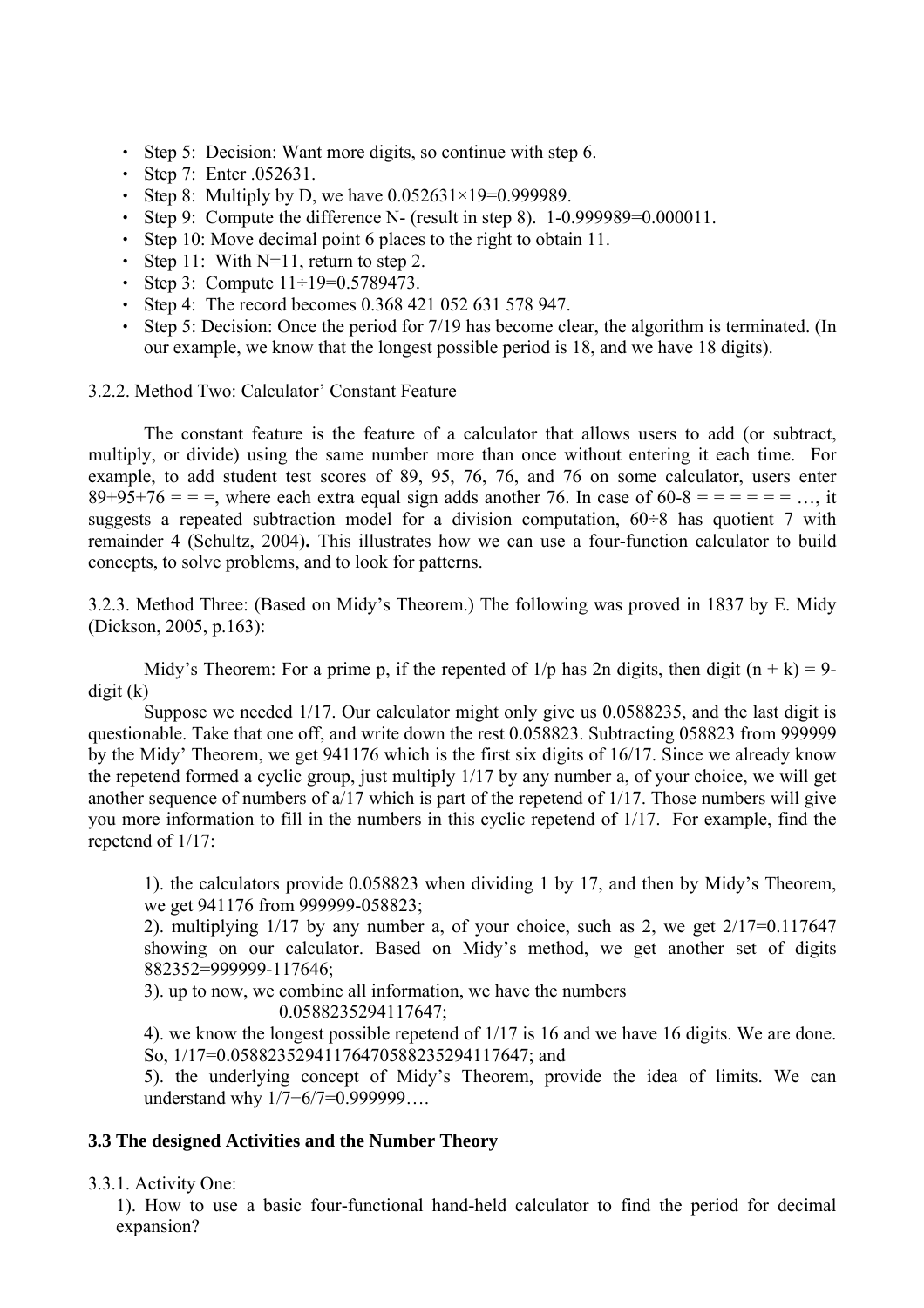2). without a fractional key in your calculator, how to convert n/d into mixed fraction?

3). If we know the period of decimal expansion of 1/7, how to find the period of 6/7? How about 3/7?

## 3.3.2. Activity Two:

Answer all the following questions by doing only one hand calculation of 1/7:

1). what is the decimal expansion of 1/7?

2). Divide 1000 by 7 and find the remainder.

3). Rewrite 1000/7 as a mixed number.

4). If January first is Monday, then 1000day falls on which day?

 5). what rational number has the decimal expansion 142.857142? (Give the answer both as improper fraction and as a mixed number.)

6). what rational number has the decimal expansion .857142?

 7). If you leave out the first three steps in computing 1/7, what problem does your calculation solve?

 8). what are the sequences of remainders you get when calculating the decimal expansion of 1/7?

## 3.3.3. Activity Three:

If we know  $1/7 = 142857$ ,

1). Can we find the results of 1/7, 2/7, 3/7, 4/7, 5/ 7 and 6/7?

2). If we multiply 1/7 by 2, 3, 4, 5, and 6, what do we get?

3). we can think of what might be called a circular pattern: If we start at different points in the circle and then continue clockwise, we get the decimal expansions for 3/7, 2/7, 6/7, 4/7, and 5/7.

## 3.3.4. Activity Four:

1). Answer all the questions in Activity Two with 1/13?

2). If you skip the first step in the calculation of 1/13, what fraction does your answer represent?

3). If we use the circle pattern of 1/13, what fractions of a/13 are missing from this circle pattern?

4). Do you think that those fractions will all have the same circular patter as each other?

5). what are the same and what are differences between the answers of the questions related to 1/7 and 1/13?

## 3.3.5. Activity Five: Reverse Thinking

- 1). If we have a repeating decimal .142857, convert it into a fraction.
- 2). what is the relationship between 7, 142857 and 999999?
- 3). If we have 0.076923=1/13, then 76923 can go into how many 9's.

## 3.3.6. Activity Six:

If you prefer using an 8-digit calculator to long division, you can still calculate complete decimal expansions by taking advantage of the cyclic property and the Midy' Number Theory. We demonstrate how to figure out the repetend of 1/29.

1). the calculators provide 0.034482 when dividing 1 by 29, and then by Midy's Theorem, we get 965517 from 999999-034482.

2). Multiplying 1/29 by any number A of your choice, such as 2, we get 2/29=0.068965 showing on our calculator. Based on Midy's method, we get another set of digits 931034=999999-068965.

3). Try 3/29, we get 103448 and 896551. Can not find any connection, we have to continue.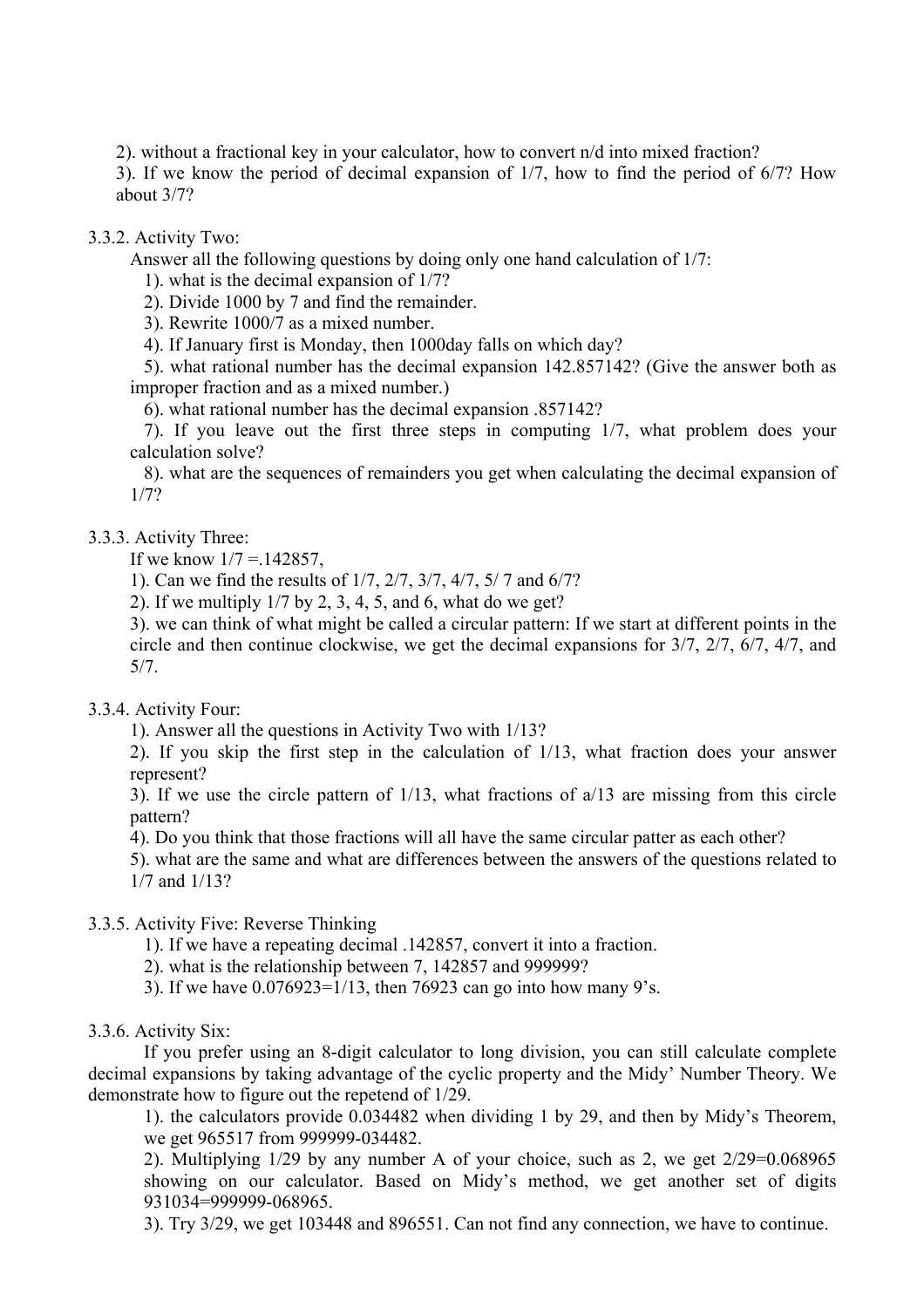- 4). Try 4/29, we get 137931 and 862068
- 5). Up to now, we combine all information; we have the following sets of numbers. 0.034482 965517 068965 931034 103448 896551 137931 862068
- Rearranging them based on the similar digits, we have

0.034482 862068 068965 896551 965517 137931 931034 103448.

Eliminating the same digits, we have

0.034482 862068 965 51 7 137931.

6). we know the longest possible repetend of 1/29 is 28. We only have 24 digits, so continue the process. From 5/29, we have 172413 and 827586. From 6/29, we have 206896 and 793103. Rearranging them, we have

0.034482 7586 206896 5517 2413 7931

7). Now we have 28 digits. We are done. So,

1/29=0.0344827586206896551724137931.

#### 3.3.7. Activity Seven: The days of the week

The week days repeat themselves in periods of 7 so instead of the usual names we can give each day a number.

Sunday=0, M. =1, Tu. =2, W. =3, Th. =4, F. =5, S. =6.

If we do this, each integer corresponds to a week-day, namely, the day determined by its remainder (mod 7). Try to find out what week-day corresponding to 10, 100, 1000, 10000, and 10000.

# **4. Closing Remarks**

#### **4.1. How can technology be used to teach theoretical concepts?**

The teaching and learning of decimals in school no matter what levels still focus on arithmetic operations and comparing sizes (Glasgow et al, 2000). This paper presents a way of going beyond the basic teaching and learning of decimals. With the inexpensive hand-held calculator and some investigation algorithms, students can explore, analyze, construct, collect and represent data, present arguments, and solve problems about decimals. Not only can students better understand the notion of decimals but also acquire some basic knowledge from higher mathematics, such as the study of number theory.

The activities we presented in this paper are just the tip of icebergs above the ocean, but we have already introduced some important theorems from number theory; such as

Theorem 1: If a fraction  $n/p$  has at least one prime factor different from 2 and 5, then that fraction has a repeating decimal expansion and the length of the repeating pattern is at most p-1.

Theorem 2: If  $1/p$  has a decimal pattern of length r, then p must divide  $10<sup>r</sup>$ -1. If, in addition, p is a prime, then r must divide p-1(written as  $p \equiv 1 \pmod{r}$ ).

Theorem 3: If p is a prime, and x is the length of the circle pattern, and y is the number of unique circle found for all  $1/p$ ,  $2/p$ ... (P-1)/p, then x y = p-1.

## **4.2. How does technology change mathematics (what is considered mathematics, how it is done)?**

Mathematics teachers have needed inexpensive, easy-to-use software and technological teaching tools that allow them to create lesson plans that contain multiple representations. Teacher-